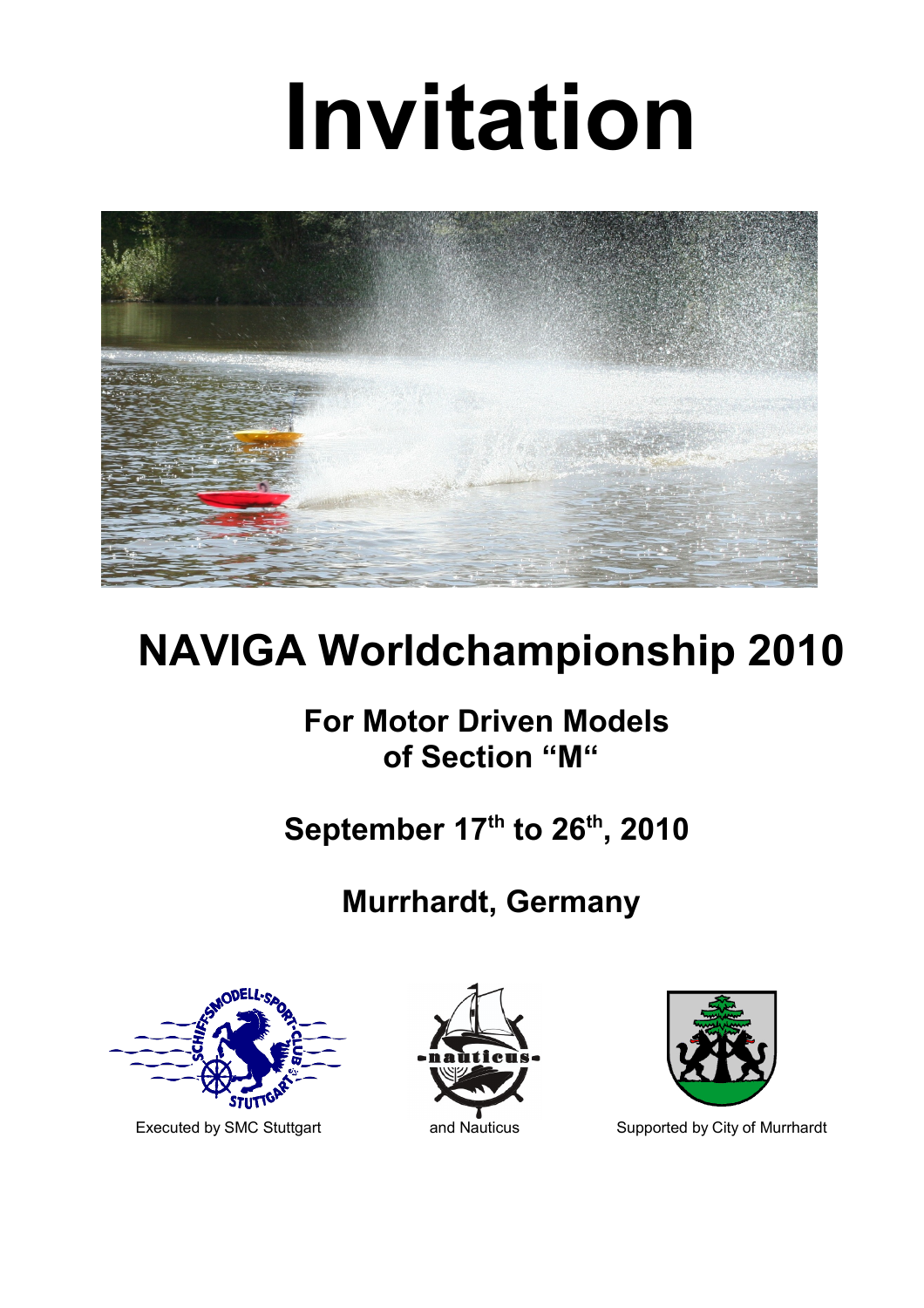| Organization           |                | NAVIGA World Organisation for Modelshipbuilding and<br>Modelshipsport                                                                                                                                                                                           |                    |                                                                                                                                                                                                                                                                                              |  |
|------------------------|----------------|-----------------------------------------------------------------------------------------------------------------------------------------------------------------------------------------------------------------------------------------------------------------|--------------------|----------------------------------------------------------------------------------------------------------------------------------------------------------------------------------------------------------------------------------------------------------------------------------------------|--|
| Execution              |                | Nauticus e.V. together with SMC Stuttgart e.V                                                                                                                                                                                                                   |                    |                                                                                                                                                                                                                                                                                              |  |
| Location               |                | Waldsee at Murrhardt/Fornsbach (South Germany)                                                                                                                                                                                                                  |                    |                                                                                                                                                                                                                                                                                              |  |
| Date                   |                | 17.-26. September 2010                                                                                                                                                                                                                                          |                    |                                                                                                                                                                                                                                                                                              |  |
| Classes                |                | F1E 1kg, $F1E + 1kg$ , F3E, F3V<br>F1V 3,5, F1V7,5, F1V 15<br>Eco Expert, Eco Team, FSRE<br>Mini Eco Standard, Mini Eco Expert<br>Hydro I , Hydro II,<br>MonoI, Mono II,<br>separate judging for Juniors and Seniors                                            |                    |                                                                                                                                                                                                                                                                                              |  |
| Demo Classes           |                | ECO-Standard, Mini-Eco Team (separate judging for Juniors and Seniors),<br>Superboat (SB) (no separate Junior judging)                                                                                                                                          |                    |                                                                                                                                                                                                                                                                                              |  |
| Entry closing date     | $\ddot{\cdot}$ | 15.06.2010. Visa applications, if necessary, shall be sent before that date.                                                                                                                                                                                    |                    |                                                                                                                                                                                                                                                                                              |  |
| Entry fee              |                | Junior<br>Senior<br>Eco Team                                                                                                                                                                                                                                    | $20, -$<br>$30, -$ | 12,50 Euro per Class<br>Euro per Class<br>Euro per Team                                                                                                                                                                                                                                      |  |
| Naviga Representative: |                | President of Naviga, Dieter Matysik (D)                                                                                                                                                                                                                         |                    |                                                                                                                                                                                                                                                                                              |  |
| Main Judge             |                | Marian Wyrzykowski (PL)                                                                                                                                                                                                                                         |                    |                                                                                                                                                                                                                                                                                              |  |
| Judges                 |                | Eco, ECO-Team<br>Mini Eco, Mini Eco Team<br>Mono, SB<br>Hydro<br>F1E<br>F1V<br>F3E/F3V<br><b>FSRE</b>                                                                                                                                                           |                    | Anton Brecklinghaus (D)/Ivan Kneys (CZ)<br>Jiri Safar (CZ)/Andrzej Czarcynski (PL)<br>Jiri Safar (CZ)/Grzegorz Jermolaj (PL)<br>Ivan Kneys (CZ)/Anton Brecklinghaus (D)<br>Grzegorz Jermolaj (PL)<br>Joachim Rueß (D)<br>Andrzej Czarczynski (PL)<br>Elisabeth Dahm (D)/Adrian Stolarek (PL) |  |
| Address for Entries    |                | Nauticus e.V. to the attention. of Ms. Elisabeth Dahm<br>Rembrandtstr. 17<br>D-47447 Moers<br>Phone: 00492841/88234-0<br>Fax:<br>00492841/88234-29<br>E-Mail: MichaelDahm@t-online.de                                                                           |                    |                                                                                                                                                                                                                                                                                              |  |
| Rules                  |                | Naviga Rules 01.01.2010 (to be issued by Naviga section "M")<br>Rules for Demo Classes rules to be issued by Naviga section "M" 180 days in<br>advance of the worldchampionship<br>Fuel: not limited, as decided during Naviga section "M" meeting in July 2008 |                    |                                                                                                                                                                                                                                                                                              |  |
| <b>Bank Account</b>    |                | Nauticus e.V., Deutsche Bank Duisburg, Königstr. 11-13,<br>D-47051 Duisburg No. 300166601<br>IBAN No. DE61 350700240300166601, BIC /Swift Code: DEUTDEDB350                                                                                                     |                    |                                                                                                                                                                                                                                                                                              |  |
| Protest fee            |                | Deposit 10,-- Euro                                                                                                                                                                                                                                              |                    |                                                                                                                                                                                                                                                                                              |  |